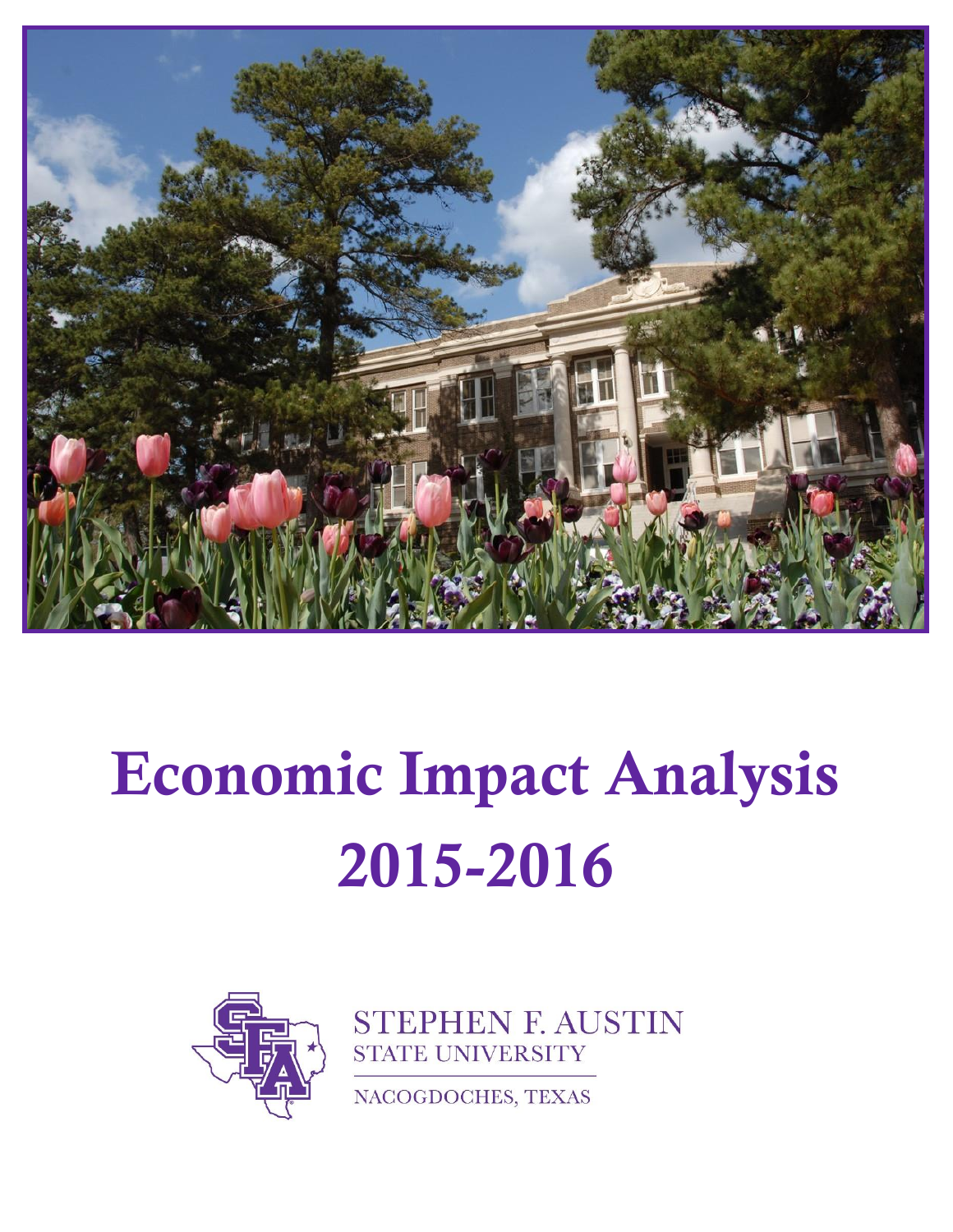#### **EXECUTIVE SUMMARY**

We estimate the total annual economic impact of SFA on Nacogdoches County to be approximately \$335 million. Although the university employs approximately 1700 faculty and staff, we estimate the overall impact on employment to Nacogdoches at more than 4000 total employees. These additional employees result from the indirect/induced spending from SFA students, employees, and visitors.

We also estimate the additional impact of 1,000 more residential undergraduate students to be between \$16.6 and \$19.9 million. This impact depends upon how the additional revenue is spent, as well as programs in which students enroll.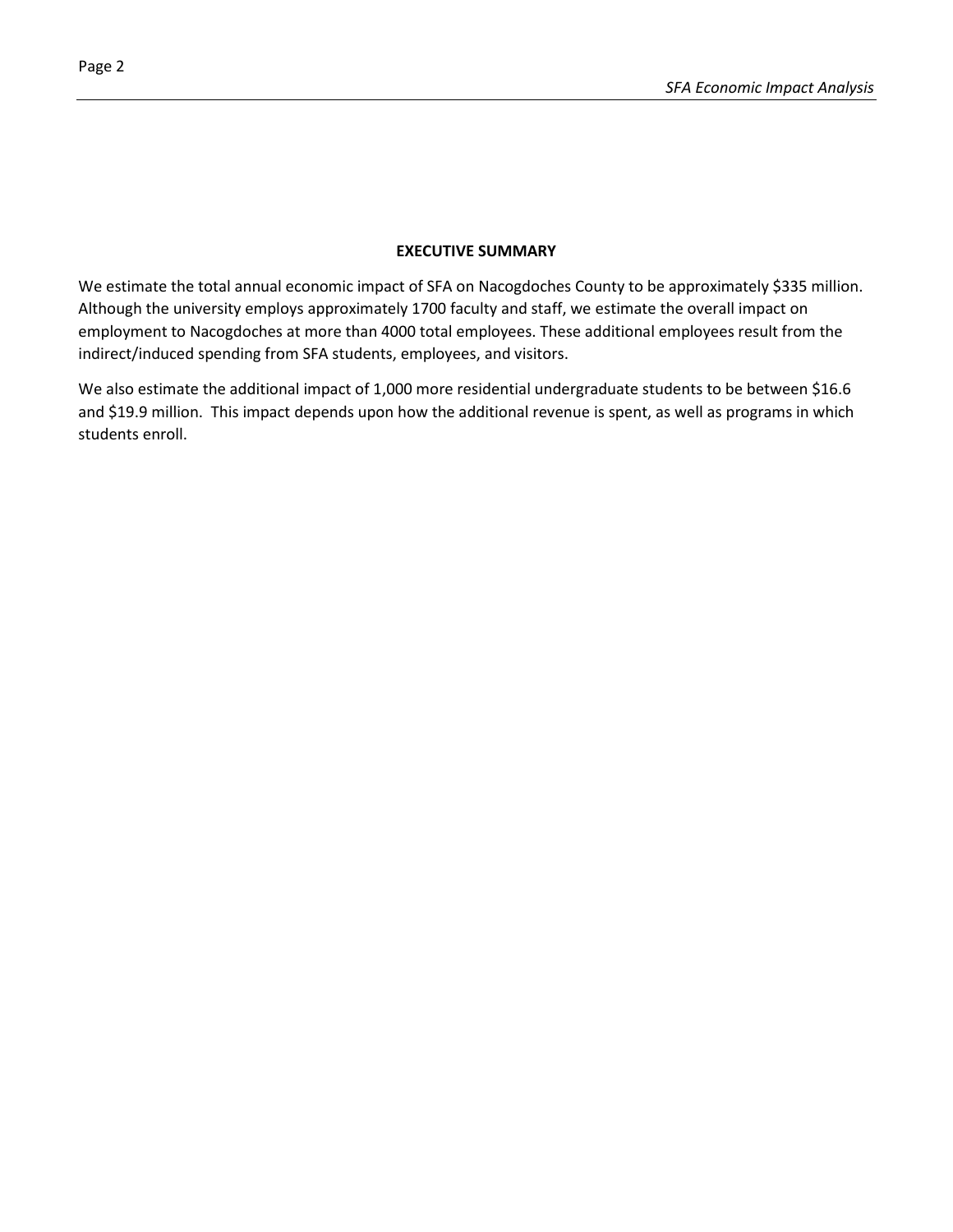# **ECONOMIC IMPACT STUDY**

An economic impact is one way to explain the contribution of an institution to its local economy. The total economic impact includes direct, indirect, and induced effects. Direct spending includes operational and construction expenditures by the university, wages paid to faculty and staff, and spending by students and visitors to the area. These expenditures cause further activity in two ways. Indirect activity is created when direct expenditures trigger firms to purchase additional goods/services from other businesses. For example, SFA might purchase supplies and building materials from local firms. When a visitor purchases a meal, the restaurant purchases food and other items from its suppliers. Induced activity is the result of the additional income created from direct activities. An SFA professor might purchase a restaurant meal with her wages, for example. These expenditures lead to further rounds of spending, as the restaurant owners and workers spend a portion of their additional incomes on goods and services.

In order to estimate the inter-industry relationships between firms (indirect effects) and the impact of household spending (induced effects), we utilize IMPLAN data specific to Nacogdoches County. We combine these data with the various local estimates of institutional expenditures, and student and visitor spending to create an overall estimate of the total economic impact of SFA.

In the following sections, we summarize our approach to collecting data and estimating each portion of the University's activities and their economic impact. Specifically, within each numbered section, subsection (a) provides the needed background and describes the details of data collection, while subsequent subsections present the impact calculations.

# **I. Student Spending**

 $\ddot{\phantom{a}}$ 

a. Data Description and Student Profile

SFA students are a substantial source of spending in Nacogdoches County, as students from outside the county bring new economic activity into the Nacogdoches area.<sup>1</sup> To estimate the impact of student spending, we combine institutional data with information from several recent economic impact studies of similar universities in Texas.

We segment students into four separate groups: (1) students living on campus, (2) students living with relatives off campus, (3) students living off campus on their own, and (4) fully online students. We then create a monthly spending profile for each of the groups, using Fall 2015 enrollment figures and the sources listed in Table 1.

To avoid double counting, we exclude payments to SFA for tuition and fees as they support spending already accounted for in the university budget, which we address separately. Similarly, we *do* include average expenditures on meal plans (\$3,563 for nine months) as these are not included in operating expenses of SFA; however, we *do not* include board, as these operations are included in regular operating expenses of the university.

<sup>&</sup>lt;sup>1</sup> We also count student spending from students originally from Nacogdoches County as spending attributable to the university. If SFA did not exist, these students would likely attend another university outside of the county, taking their spending with them, thereby reducing local economic activity.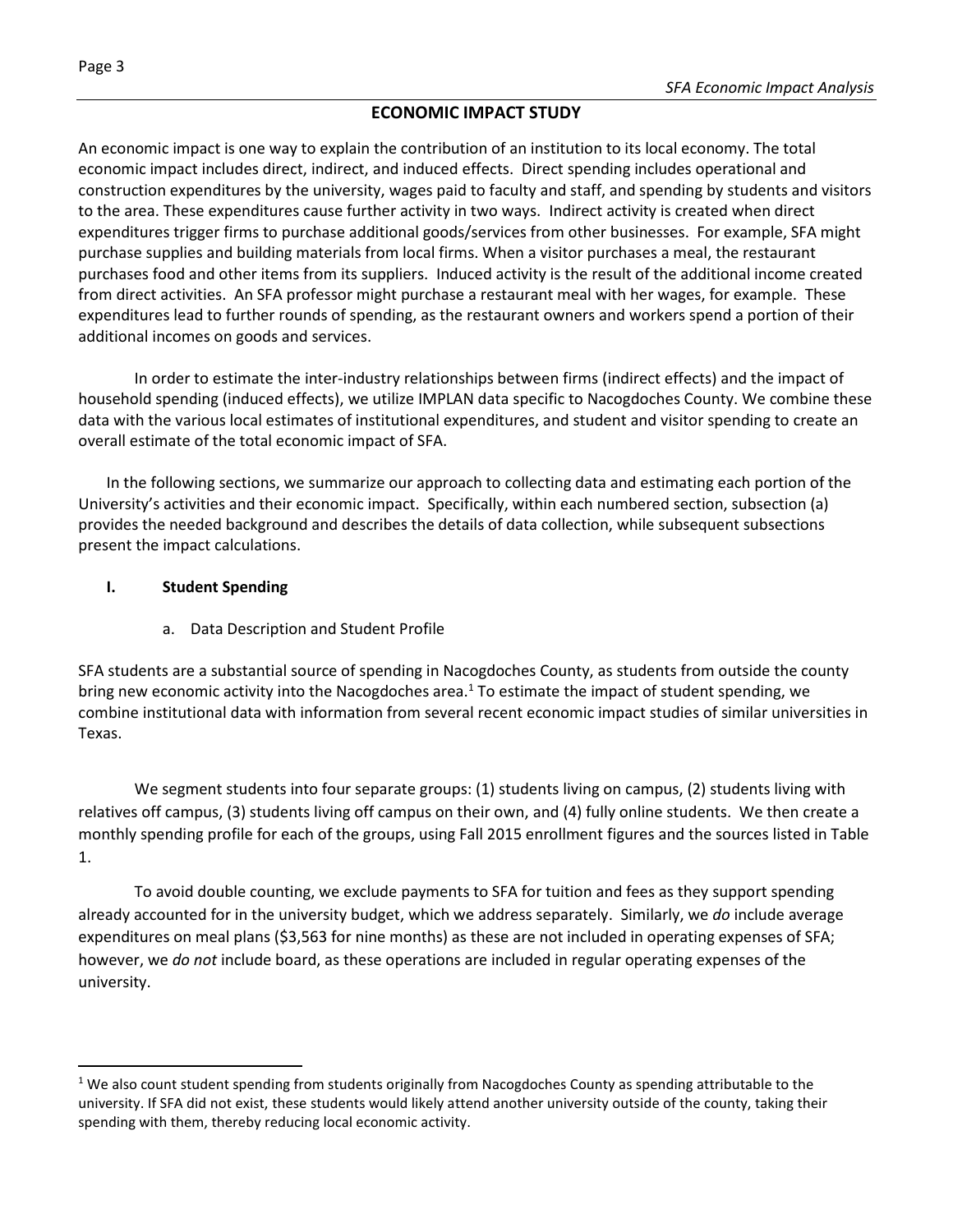Page 4

We consulted and referenced a number of other recent universities' economic impact studies. In particular, we employ estimates from a report by Sam Houston State University (SHSU) of student discretionary spending and spending on food and beverages.<sup>2</sup>

Additionally, we estimate the number of students attending SFA in the summer months. Summer classes offered are increasingly shifting to online format, which tends to reduce the number of students who are physically in Nacogdoches while enrolled. So, for example, while total enrollment in summer sessions in 2016 was over 8,000 students, we use only those whom SFA reported as living in on-campus housing (i.e., they are the only group whom we can verify as Nacogdoches residents for those months), 597 students. (See Table 2 for details). We use the same monthly spending profile and apply it to the 537 students, since each of the summer sessions is almost exactly one month long. $3$ 

| <b>Student</b><br><b>Residence</b><br>Category | <b>Number</b><br>οf<br><b>Students</b> | <b>Rent and</b><br><b>Utilities</b> | <b>Books</b> | Discretionary | Food -<br>retail | Food -<br>grocery | Meal<br>Plan | Per-<br>student<br>monthly | Per-<br>student<br>9-month |
|------------------------------------------------|----------------------------------------|-------------------------------------|--------------|---------------|------------------|-------------------|--------------|----------------------------|----------------------------|
| On-campus                                      | 4645                                   | N.A.                                | \$132        | \$520         | \$50             | N.A.              | \$396        | \$1,098                    | \$9,885                    |
| Off-campus<br>with relatives                   | 377                                    | N.A.                                | \$132        | \$520         | \$50             | \$100             | N.A.         | \$802                      | \$7,222                    |
| Off-campus                                     | 6389                                   | \$550                               | \$132        | \$520         | \$250            | \$250             | N.A.         | \$1,702                    | \$15,322                   |
| Fully online<br>students                       | 1195                                   | N.A.                                | \$132        | N.A.          | N.A.             | N.A.              | N.A.         | \$132                      | \$1,192                    |
| Source<br>(a) Internal CEA cource              | (a)                                    | (b)                                 | (a)          | (c)           | (c)              | (c)               | (a)          |                            |                            |

# Table 1: Student Spending Profile

(a) Internal SFA source

(b) Internal SFA survey

 $\overline{a}$ 

(c) Sam Houston study. Discretionary includes: Health and Personal Care, Clothing and Accessories, Gasoline, Dry Cleaning and Laundry, General Merchandise, and Miscellaneous Store Retail.

|  |  | Table 2: SFA Summer 2016 Enrollment and On-Campus Residence |
|--|--|-------------------------------------------------------------|
|--|--|-------------------------------------------------------------|

|                          |                   | <b>On-Campus</b> |
|--------------------------|-------------------|------------------|
|                          | <b>Enrollment</b> | <b>Residence</b> |
| Maymester 2016           | 705               |                  |
| Summer I 2016            | 3,796             | 203              |
| Summer II 2016           | 3,554             | 334              |
| <b>TOTAL SUMMER 2016</b> | 8,055             | 597              |

<sup>&</sup>lt;sup>2</sup> That study was itself based on a survey of student expenditures undertaken at Texas State University. We use SHSU's spending estimates rather than Texas State's because of the similarity in the socioeconomic profile between SFA and Sam Houston students. For example, the estimate of median family income for students at Sam Houston is \$76,500; for SFA students it is \$74,000. *Source:* "Mobility Report Cards: The Role of Colleges in Intergenerational Mobility", The Equality of Opportunity Project

<sup>&</sup>lt;sup>3</sup> We ignore the 60 on-campus residents in Maymester, which is a short 12-day term already included in the nine-month student spending calculation.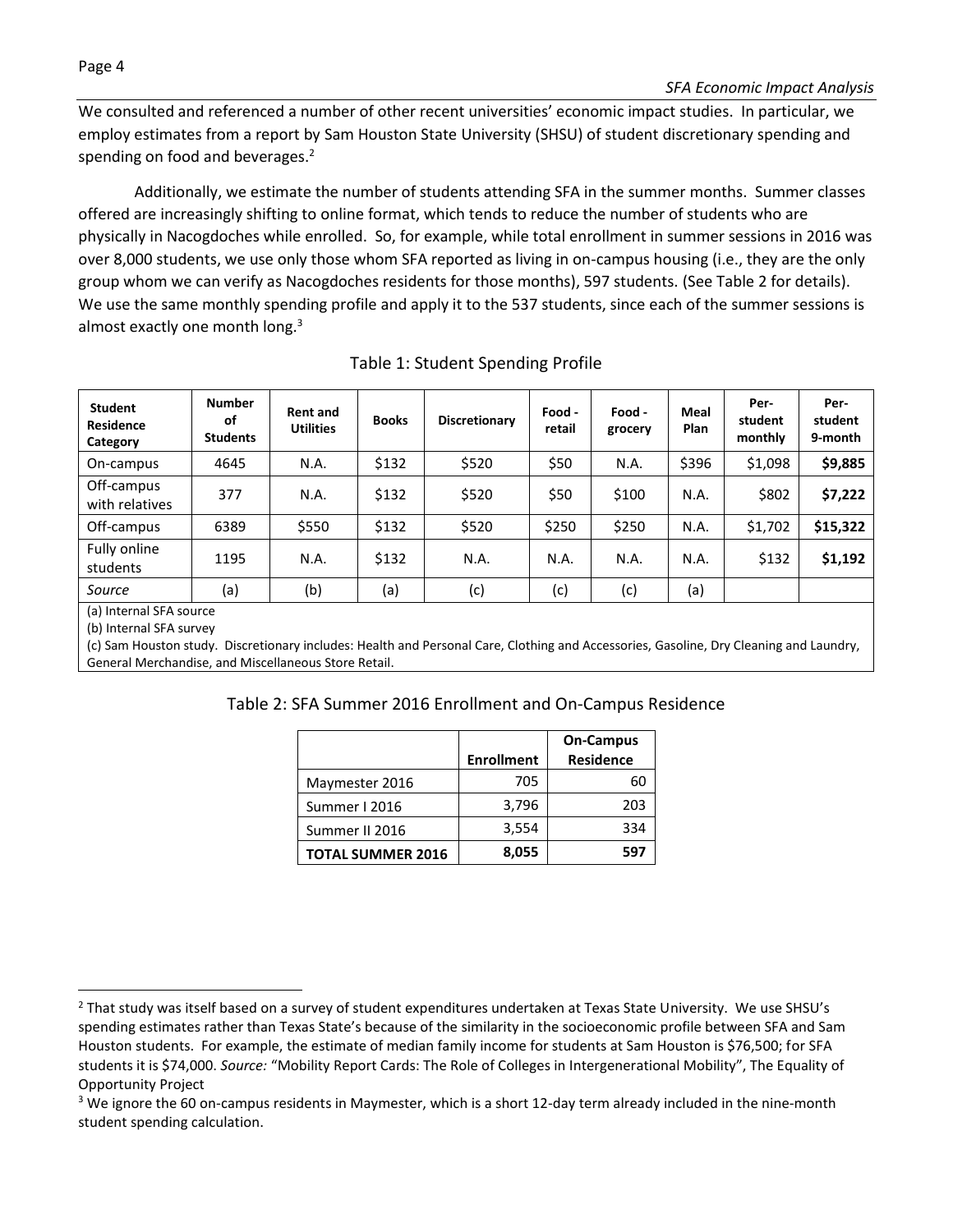# b. Impact of Student Spending

Tables below display the calculated impacts of SFA student spending for the academic year (Table 3) and the summer (Table 4). The total employment effect of the combined student spending is about 1,548 jobs supported and \$132.5 million of new economic activity.

|                        | <b>Employment</b> | Output        |
|------------------------|-------------------|---------------|
| Direct Effect          | 1,233.50          | \$97,948,093  |
| <b>Indirect Effect</b> | 178.2             | \$18,877,724  |
| <b>Induced Effect</b>  | 127.6             | \$15,103,833  |
| <b>Total Effect</b>    | 1,539.40          | \$131,929,650 |

Table 3: Impact of Student Spending, September-May

| Table 4: Impact of Student Spending, June-August |  |  |
|--------------------------------------------------|--|--|
|--------------------------------------------------|--|--|

|                        | <b>Employment</b> | Output    |  |  |
|------------------------|-------------------|-----------|--|--|
| Direct Effect          | 7.0               | \$458,180 |  |  |
| <b>Indirect Effect</b> | 0.6               | \$68,115  |  |  |
| Induced Effect         | 0.8               | \$89,220  |  |  |
| <b>Total Effect</b>    | 8.3               | \$615,515 |  |  |

#### **II. Employee Spending**

a. Data on Salaries, Wages and Benefits

The university's operating expenses represent the largest component of its economic impact on the local community. These expenses account for direct spending by the university in the community for goods and services and indirect spending done as the result of the university paying wages to its faculty, staff, and student workers who then spend it locally. With this in mind, we separate the operating expenses into three categories: salaries and wages (including benefits) paid to employees, operation and maintenance (O&M), and large scale construction projects. Each of these three categories is part of the university's operating expenses but they impact the local economy in different ways and therefore need to be accounted for separately.

Salaries and wages include all money paid to employees at the university along with the associated fringe benefits. Since Nacogdoches County is relatively isolated within East Texas, nearly all employees (78.5 percent) live within the study area. In the most current academic year, SFA employed 548 full-time faculty and 139 part-time faculty members. In the same year SFA employed 954 full-time staff members and 71 who were part-time.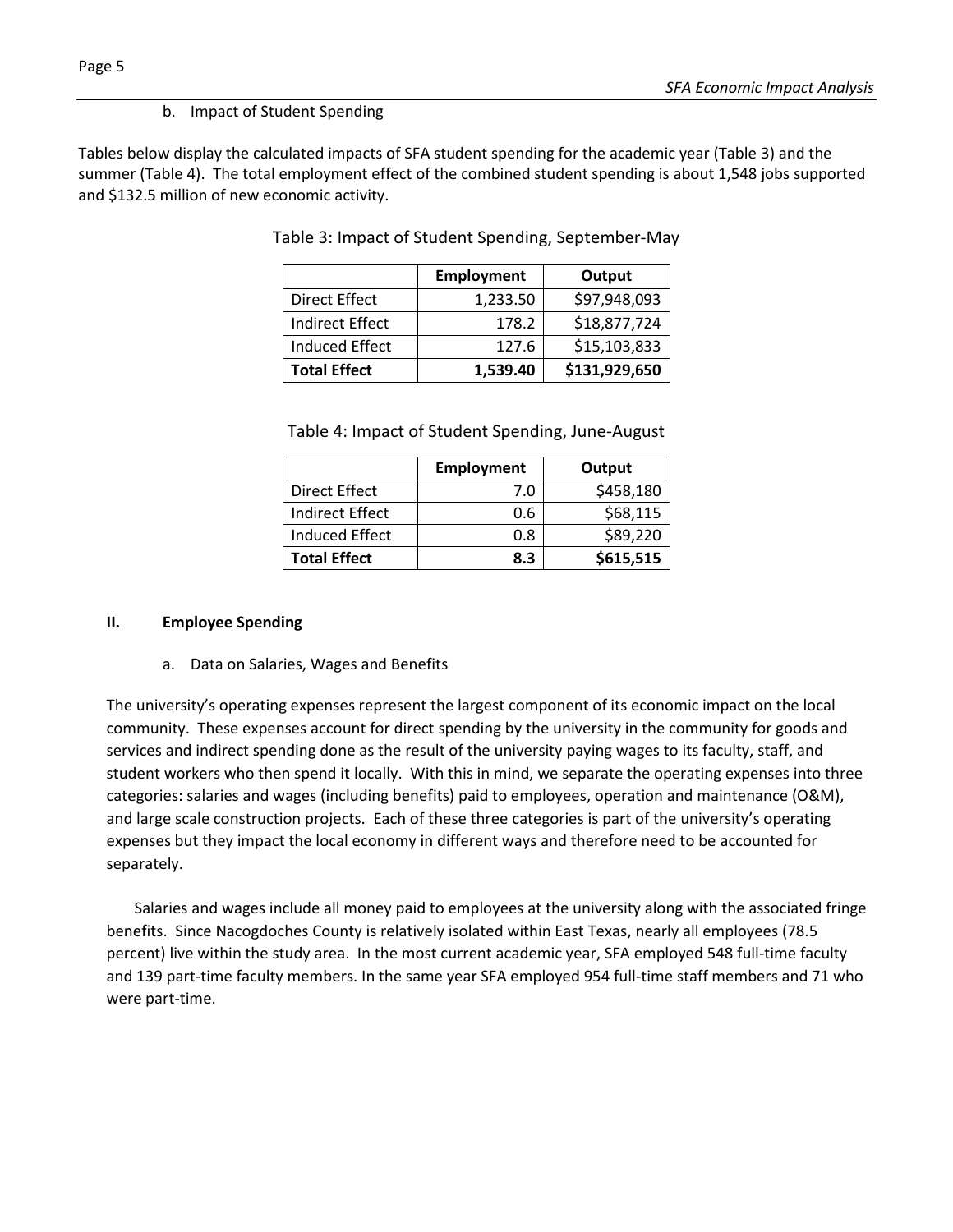|           | Faculty | Staff | Total |
|-----------|---------|-------|-------|
| Full-time | 548     | 954   | 1502  |
| Part-time | 139     | 71    | 210   |
| Total     | 687     | 1025  | 1712  |

Table 5: SFA Employees 2015-2016

The university also employed a number of paid graduate students across all departments, which included 54 who were employed for instructional purposes and 19 who were focused on assisting in research. According to the university's Annual Financial Report (AFR) submitted to the Texas Higher Education Coordinating Board (THECB), the total wages and salaries paid for the year were \$94,897,310.50. We make several adjustments to this figure. First, we only consider the following categories of compensation: faculty and exempt salaries, classified wages, and longevity and hazard duty pay. Second, we exclude \$4,533,946 in student wages as well as employee benefits of \$28,824,929. Some benefits will have an impact on spending, so we separately account for \$17,583,206.69 in health insurance expenditures in our combined impact model. Third, we only include spending by workers residing in Nacogdoches County; approximately 78.5 percent of SFA employees live in the county, so we estimate that labor income spent locally is \$67,786,753.

# b. Impact of SFA Employee Spending

Tables 6 and 7 display the impacts of SFA employees' wages and health benefits. Combined, these two forces have the effect of supporting about 2,044 jobs and add approximately \$142.8 million to local economy's output. This is the largest component of the overall economic impact of the university on the local economy.

|                       | <b>Employment</b> | Output        |
|-----------------------|-------------------|---------------|
| Direct Effect         | 1,712             | \$102,555,967 |
| Indirect Effect       |                   | S0            |
| <b>Induced Effect</b> | 321               | \$37,962,365  |
| <b>Total Effect</b>   | 2,033             | \$140,518,332 |

Table 6: Impact of SFA Employee Salaries and Wages

Table 7: Impact of Employee Health Insurance Benefits

|                        | <b>Employment</b> | Output      |
|------------------------|-------------------|-------------|
| Direct Effect          | 3.2               | \$1,135,667 |
| <b>Indirect Effect</b> | 5.9               | \$911,921   |
| Induced Effect         | 2.1               | \$252,514   |
| <b>Total Effect</b>    | 11.2              | \$2,300,102 |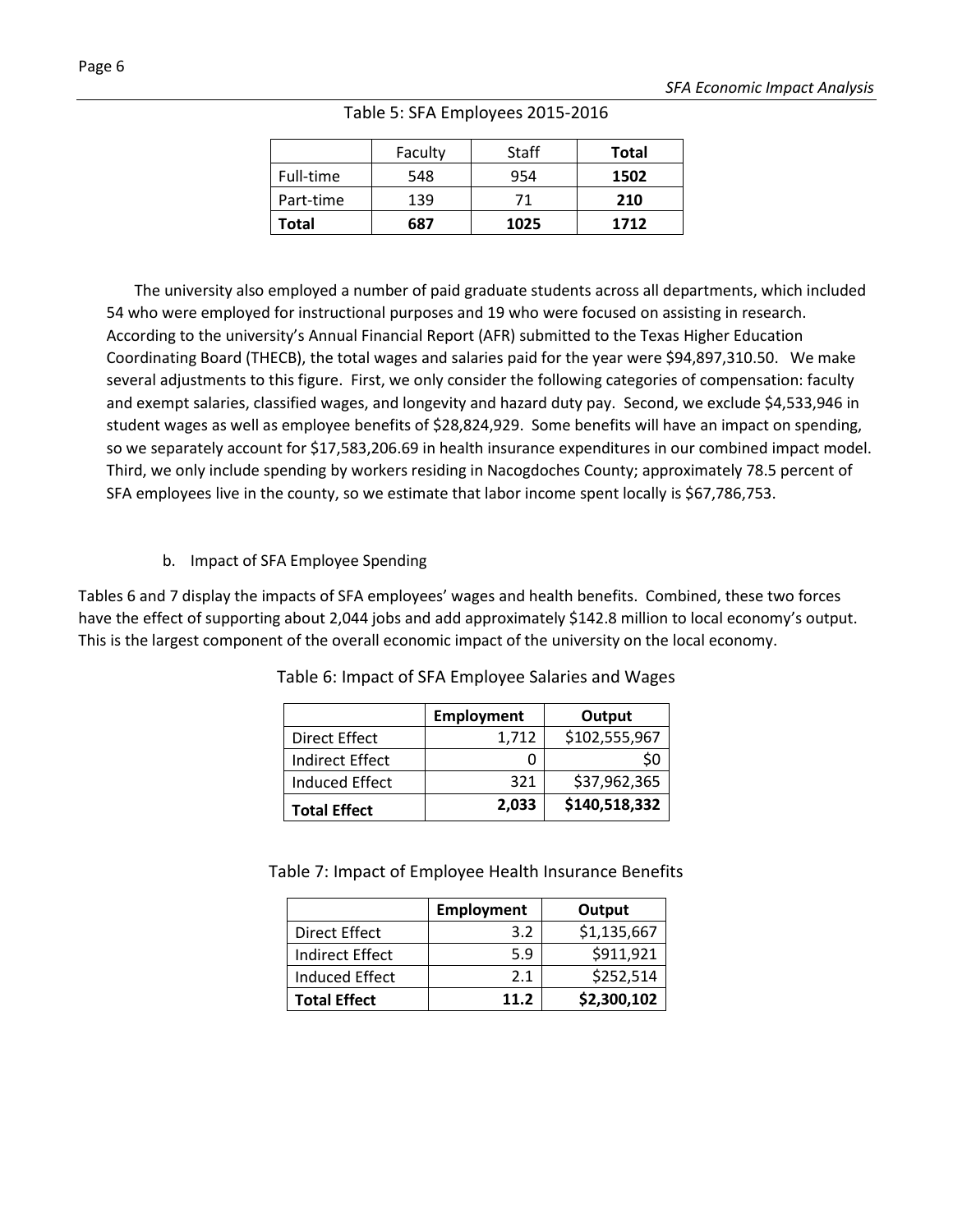#### **III. University Operations**

a. Data on SFA Operations from University Budget

The second category of university spending is on continuous operation and maintenance. This represents direct spending by the university on goods and services, and we again use the Annual Financial Report to determine specific spending categories and amounts. We exclude the amounts in the report dedicated to travel, depreciation and amortization, scholarships, and claims and judgements because their inclusion either resulted in double counting, represented a cost but not a true expense actually paid, or the money was likely not spent locally. The resulting total amount spent on operation and maintenance by SFA is \$51,036,418.86. Table 8 below shows the amounts for each type of spending.

b. Impact of University Operations

Table 9 displays the impact of SFA's spending on its operations. These estimates indicate that university functions support 252 local jobs and result in \$26.8 million in added economic activity.

|                      | Employment | Output       |  |  |
|----------------------|------------|--------------|--|--|
| <b>Direct Effect</b> | 180.5      | \$18,210,948 |  |  |
| Indirect             | 34.4       | \$4,164,639  |  |  |
| Induced              | 37.7       | \$4,468,244  |  |  |
| <b>Total Effect</b>  | 252.7      | \$26,843,831 |  |  |

Table 8: Impact of University Operations

#### c. Construction

Construction spending by the university is measured separately for a number of reasons. First, the way that construction spending affects and is multiplied through the local economy is different from other university operations. Second, simply taking spending on construction projects in any given year is a poor estimate of typical annual construction activity because most major projects span multiple years. To address this, we average the most recent ten years of construction expenses (shown in Table 10 below) to arrive at our yearly estimate of construction spending: \$19,508,936.39.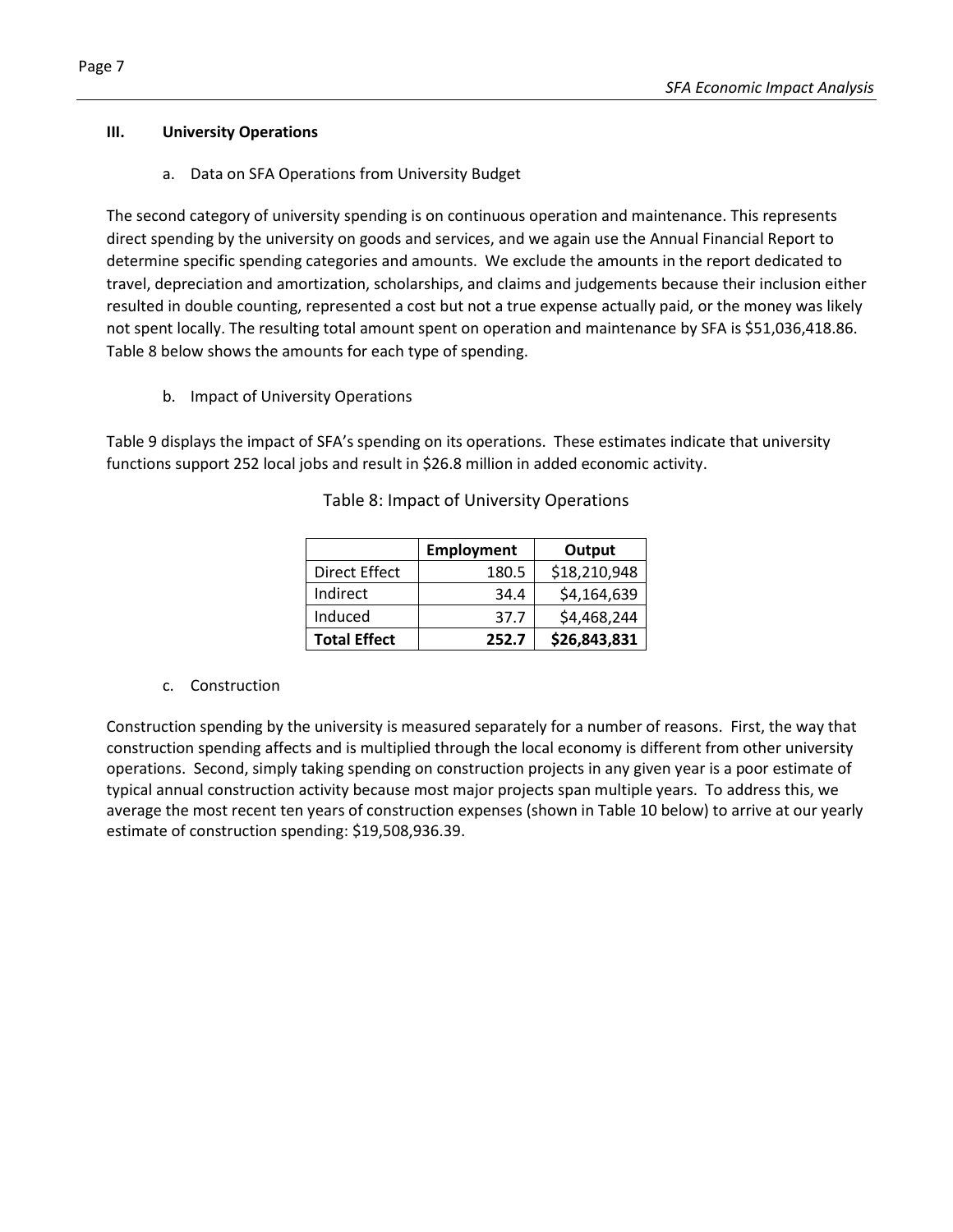| Year    | <b>Total Spending</b> |
|---------|-----------------------|
| 2007    | 29,309,580.32         |
| 2008    | 18,994,918.53         |
| 2009    | 34,318,844.66         |
| 2010    | 31,508,561.71         |
| 2011    | 34,687,819.42         |
| 2012    | 11,848,056.38         |
| 2013    | 4,437,930.09          |
| 2014    | 4,561,518.33          |
| 2015    | 10,929,453.78         |
| 2016    | 14,492,680.71         |
| Average | 19,508,936.39         |

# Table 9: Annual Construction Spending 2007-2016

d. Impact of Construction Spending

Using the estimated annual average spending on construction of \$19,508,936.39, we calculate the local economic impact shown in Table 11. Note that most of the impact is direct as construction projects are typically carried out by local contractors using local materials and equipment. On a yearly basis, SFA construction projects support about 147 jobs and generate over \$26 million in additional economic activity.

> **Employment Output** Direct Effect |  $91.0$  | \$19,028,253 Indirect Induced  $19.3$  \$2,772,693 **Total Effect**  $36.7$  \$4,346,623 **Total Effect 147.0 \$26,147,569**

Table 10: Impact of Yearly Construction Spending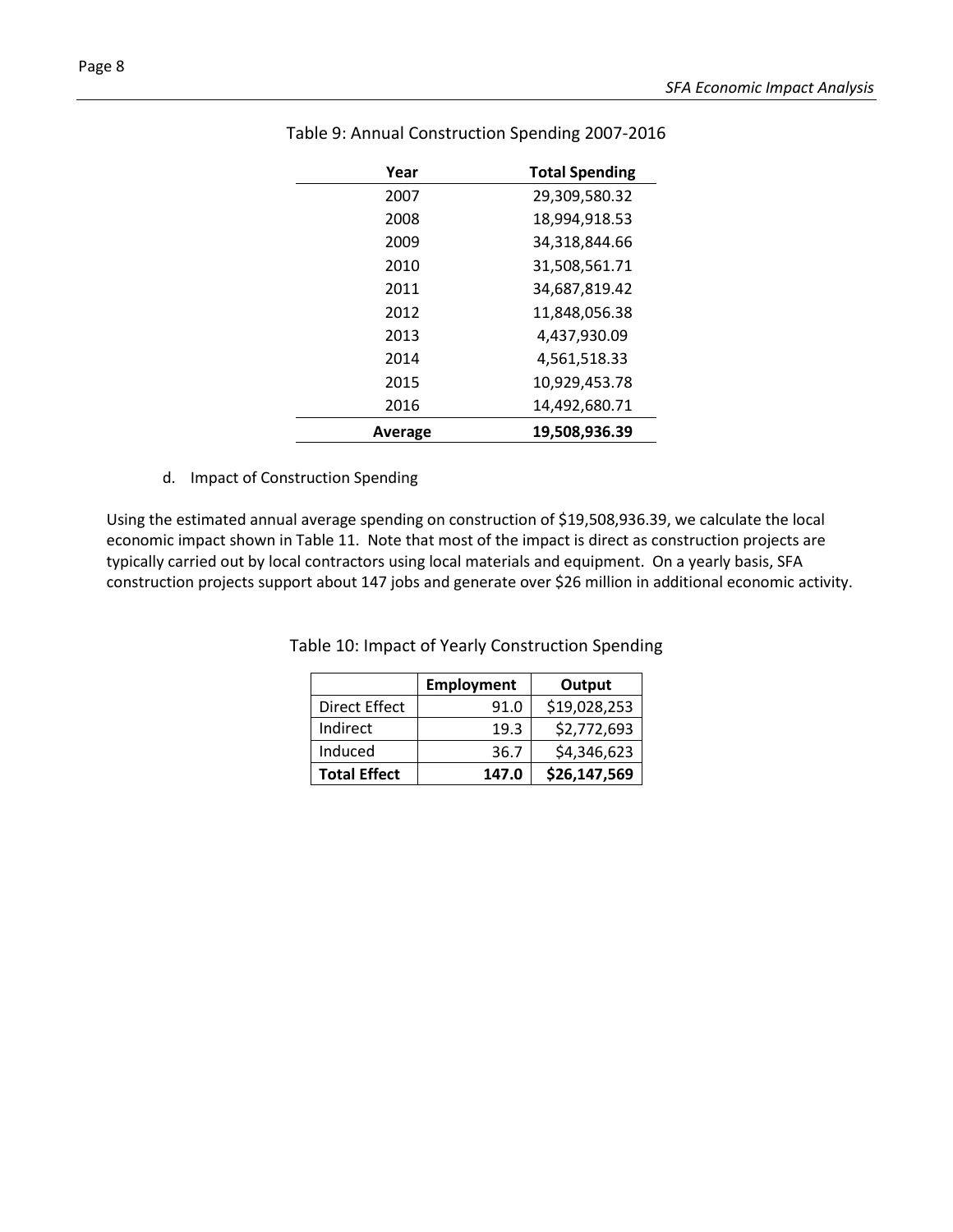| <b>Operating Expenses</b>           | Instruction  | Research     | <b>Public</b><br>Service | Academic<br><b>Support</b> | Student<br><b>Services</b> | Institutional<br>Support | Operation<br>and<br>Management<br>of Plant | <b>Scholarships</b><br>and<br><b>Fellowships</b> | Auxiliary<br><b>Enterprises</b> | Depreciation<br>and<br>Amortization | <b>Total</b><br><b>Expenses</b> |
|-------------------------------------|--------------|--------------|--------------------------|----------------------------|----------------------------|--------------------------|--------------------------------------------|--------------------------------------------------|---------------------------------|-------------------------------------|---------------------------------|
| Cost of Goods Sold                  | 5,114.45     | 0.00         | 21,406.61                | 113,480.14                 | 58,541.42                  | 3,326.38                 | 0.00                                       | 0.00                                             | 9,585,878.01                    | 0.00                                | 9,787,747.01                    |
| Professional Fees and Services      | 149,590.03   | 409,071.52   | 217,363.74               | 452,496.11                 | 4,023.76                   | 99,278.25                | 187,316.42                                 | 0.00                                             | 269,025.74                      | 0.00                                | 1,788,165.57                    |
| Materials and Supplies              | 2,966,717.68 | 341,705.73   | 418,128.30               | 1,339,200.82               | 2,613,249.10               | 2,182,920.23             | 1,114,768.90                               | 0.00                                             | 1,990,318.99                    | 0.00                                | 12,967,009.75                   |
| <b>Communications and Utilities</b> | 429,503.61   | 19,496.77    | 8,539.81                 | 1,300,384.91               | 211,785.25                 | 26,220.98                | 2,844,459.23                               | 0.00                                             | 3,543,098.21                    | 0.00                                | 8,383,488.77                    |
| <b>Repairs and Maintenance</b>      | 477,715.22   | 64,779.94    | 5,620.47                 | 216,492.01                 | 508,039.81                 | 1,884,416.64             | 2,003,255.25                               | 0.00                                             | 1,329,342.17                    | 0.00                                | 6,489,661.51                    |
| <b>Rentals and Leases</b>           | 511,944.60   | 94,954.05    | 186,927.04               | 121,969.94                 | 815,647.09                 | 868,753.30               | 52,688.30                                  | 0.00                                             | 417,824.72                      | 0.00                                | 3,070,709.04                    |
| Printing and Reproduction           | 163,606.75   | 6,253.25     | 35,463.49                | 99,219.61                  | 316,154.06                 | (324, 513.15)            | 1,700.05                                   | 0.00                                             | 152,464.72                      | 0.00                                | 450,348.78                      |
| Federal Pass-Through Expenditure    | 0.00         | 8,702.00     | 532,510.91               | 0.00                       | 0.00                       | 0.00                     | 0.00                                       | 0.00                                             | 0.00                            | 0.00                                | 541,212.91                      |
| Interest Expense                    | 258.46       | 0.15         | 28.52                    | 78.70                      | 0.00                       | 2,135.65                 | 39.56                                      | 0.00                                             | 0.00                            |                                     | 2,541.04                        |
| <b>Other Operating Expenses</b>     | 659,401.46   | 67,643.82    | 123,983.09               | 490,551.02                 | 2,178,630.79               | 2,487,815.91             | 1,099,428.38                               | 0.00                                             | 448,080.01                      |                                     | 7,555,534.48                    |
| <b>Total Operating Expenses</b>     | 5,363,852.26 | 1,012,607.23 | 1,549,971.98             | 4,133,873.26               | 6,706,071.28               | 7,230,354.19             | 7,303,656.09                               | 0.00                                             | 17,736,032.57                   | 0.00                                | 51,036,418.86                   |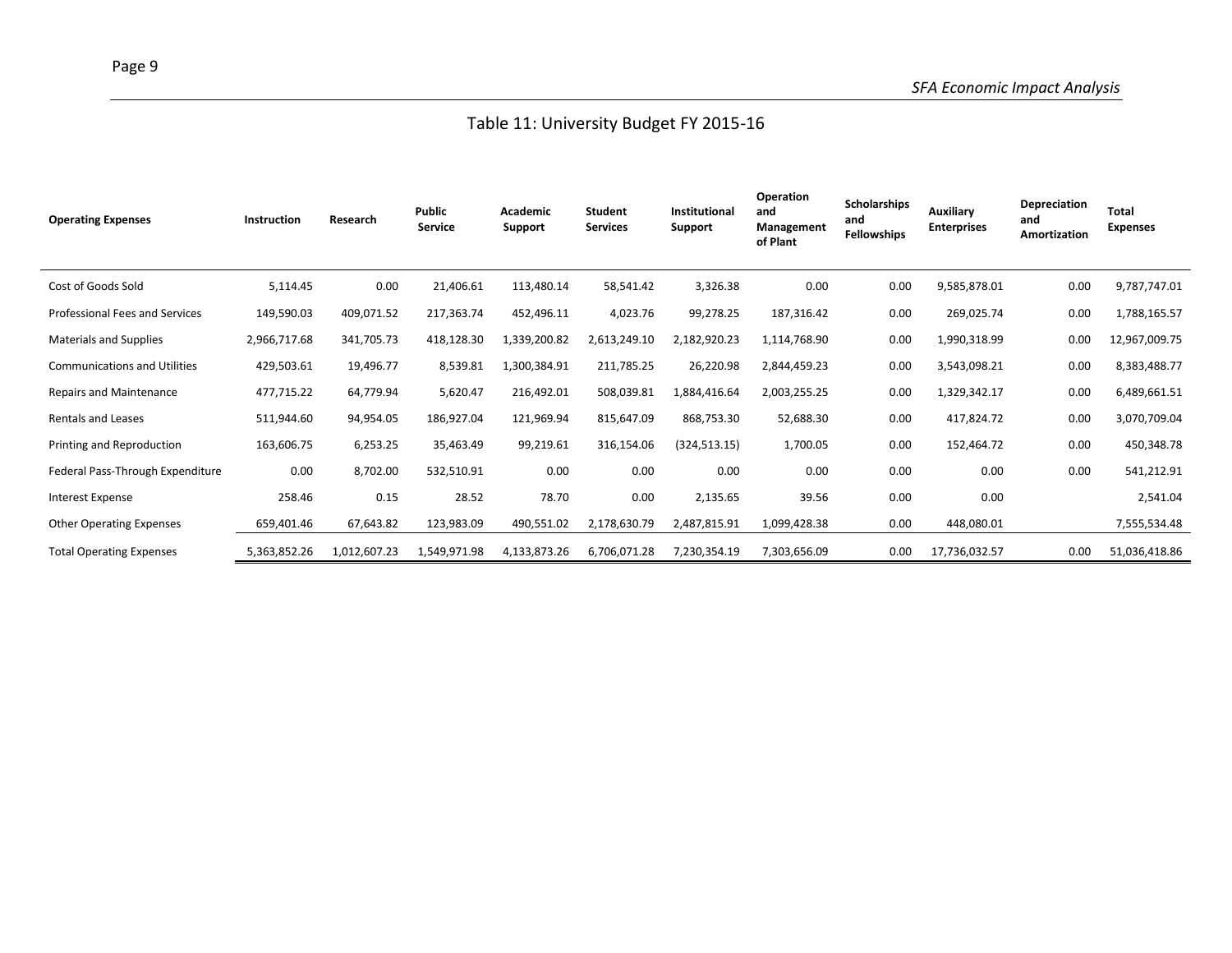#### **IV. Visitor Spending**

a. Data on Visitors to Nacogdoches

The last component of the university's impact is the draw of visitors to Nacogdoches who would not be here if not for SFA and its activities. Table 12 contains our findings with respect to the number of unique visits and total visitor days to Nacogdoches annually that can be directly attributed to SFA; below we discuss each item and the source of the relevant data.

| <b>Source</b>                        | <b>Visitors</b> | Days per<br>visit | <b>Visitor days</b> |
|--------------------------------------|-----------------|-------------------|---------------------|
| <b>Individual Tours</b>              | 3,295           | 1.00              | 3,295               |
| Large Group Tours                    | 7,044           | 1.00              | 7,044               |
| Showcase Saturdays                   | 6,928           | 1.00              | 6,928               |
| Fine Arts performances               | 5,006           | 0.33              | 1,652               |
| Athletic events                      | 23,697          | 0.33              | 7,820               |
| <b>SFA Commencement</b>              | 19,000          | 1.00              | 19,000              |
| <b>High School Graduations</b>       | 10,500          | 0.25              | 2,625               |
| <b>Campus Recreation camps</b>       | 50              | 1.00              | 50                  |
| Bass fishing tournament              | 19              | 1.00              | 19                  |
| Homecoming 5K                        | 75              | 1.50              | 113                 |
| Challenge course users               | 297             | 0.50              | 149                 |
| <b>Special Olympics</b>              | 200             | 0.50              | 100                 |
| HS visitors using Campus Rec         | 790             | 0.50              | 395                 |
| Area church activities               | 70              | 0.50              | 35                  |
| Prospective Student visitors         | 10,000          | 1.00              | 10,000              |
| <b>Visitors of Enrolled Students</b> | 102,699         | 1.00              | 102,699             |
| Visitors of Employed Faculty         | 5,643           | 1.00              | 5,643               |
| Visitors of Employed Staff           | 9,054           | 1.00              | 9,054               |
|                                      |                 |                   |                     |
| <b>TOTAL</b>                         | 204,367         |                   | 176,620             |

Table 12: Visitors to Nacogdoches Attributable to SFA

Data on campus tours, both individually scheduled and group tours, as well as attendance at Showcase Saturdays (SFA's Open House event aimed at recruiting current high school juniors and seniors) came from SFA's Office of Admissions. We assumed that a typical visitor spends, on average, one day in Nacogdoches while visiting the campus.

Attendance data for music concerts, theater performances, gallery exhibitions and other similar events – grouped as "Fine Arts performances" – were supplied by the SFA College of Fine Arts Box Office. These events range from free general admission to ticketed advance-purchase and reserved seating. There were 25,030 total visitors to Nacogdoches attending such events in 2015-16, and, according to the box office staff's estimates, approximately 20 percent of them come from outside of Nacogdoches county, yielding 5,006 out-of-town visitors. We estimate that a typical arts event visitor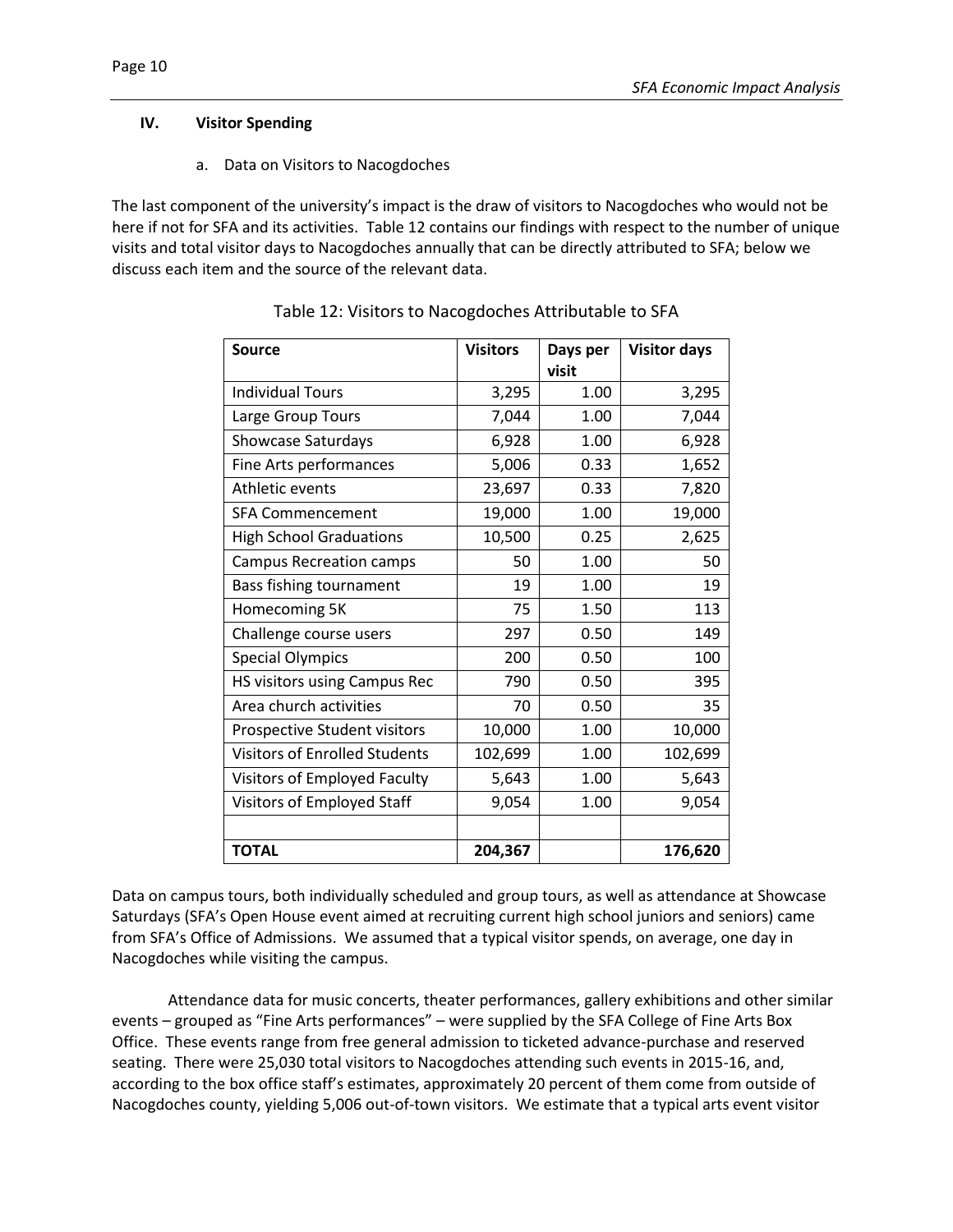$\overline{\phantom{a}}$ 

spends one-third of a day in Nacogdoches. Table 13 provides detailed attendance numbers by type of event and revenues generated from ticket sales.<sup>4</sup>

|                             | <b>Attendance</b> | <b>Revenues</b> |
|-----------------------------|-------------------|-----------------|
| Theater                     | 6,868             | \$36,021        |
| Music                       | 9,210             | \$24,425        |
| <b>College of Fine Arts</b> | 5,102             | \$44,744        |
| Other events                | 3,850             | \$23,092        |
| TOTAL                       | 25,030            | \$128,281       |

Similarly, for attendance at athletic events, we received data from SFA Department of Athletics on actual visitor counts, admissions ticket sales, and attendance estimates (for events with free admission.) The total number of visitors to these events over the 2015-2016 academic year was 118,485, and we estimate again that about 20 percent are visitors from outside of the area. We also assume that a typical athletic event visitor spends a third of a day locally. Table 14 details attendance by sport and the corresponding ticket revenues for events with paid admission.

|                          | <b>Attendance</b> | <b>Revenues</b> |
|--------------------------|-------------------|-----------------|
| <b>Baseball</b>          | 5,416             | \$336           |
| Mens Basketball          | 45,839            | \$7,120         |
| Football                 | 35,133            | \$7,260         |
| <b>Womens Basketball</b> | 20,701            |                 |
| <b>Womens Soccer</b>     | 3,240             |                 |
| Softball                 | 4,263             |                 |
| Volleyball               | 3,893             |                 |
| <b>TOTAL</b>             | 118,485           | \$14,716        |

Table 14: Athletics Visitor Attendance and Revenues

There are three SFA commencement ceremonies during the year; the May commencement is attended by about 8,000 guests. The December and August commencement ceremonies draw approximately 7,000 and 4,000 guests each.<sup>5</sup> We assume each commencement visitor spends an average of one day in Nacogdoches. Additionally, two nearby (but located outside of Nacogdoches County) high schools hold their graduation ceremonies in the William R. Johnson Coliseum, totaling about 10,500 visitors, who we assume spend about a quarter of a day in town.

The Department of Campus Recreation holds a number of events on and off campus that bring visitors to Nacogdoches. These include summer camps, 5K and 10K races, a bass fishing tournament and

<sup>4</sup> Note that revenue itself from ticket sales does not directly impact the local economy (besides increasing the university's budget, which is already addressed elsewhere.) These figures are presented here for information only. <sup>5</sup> Since 2013, SFA holds two separate ceremonies for May graduation; beginning in 2015, December commencement was similarly split, while the August commencement remains a single ceremony. The attendance numbers provided are the combined totals.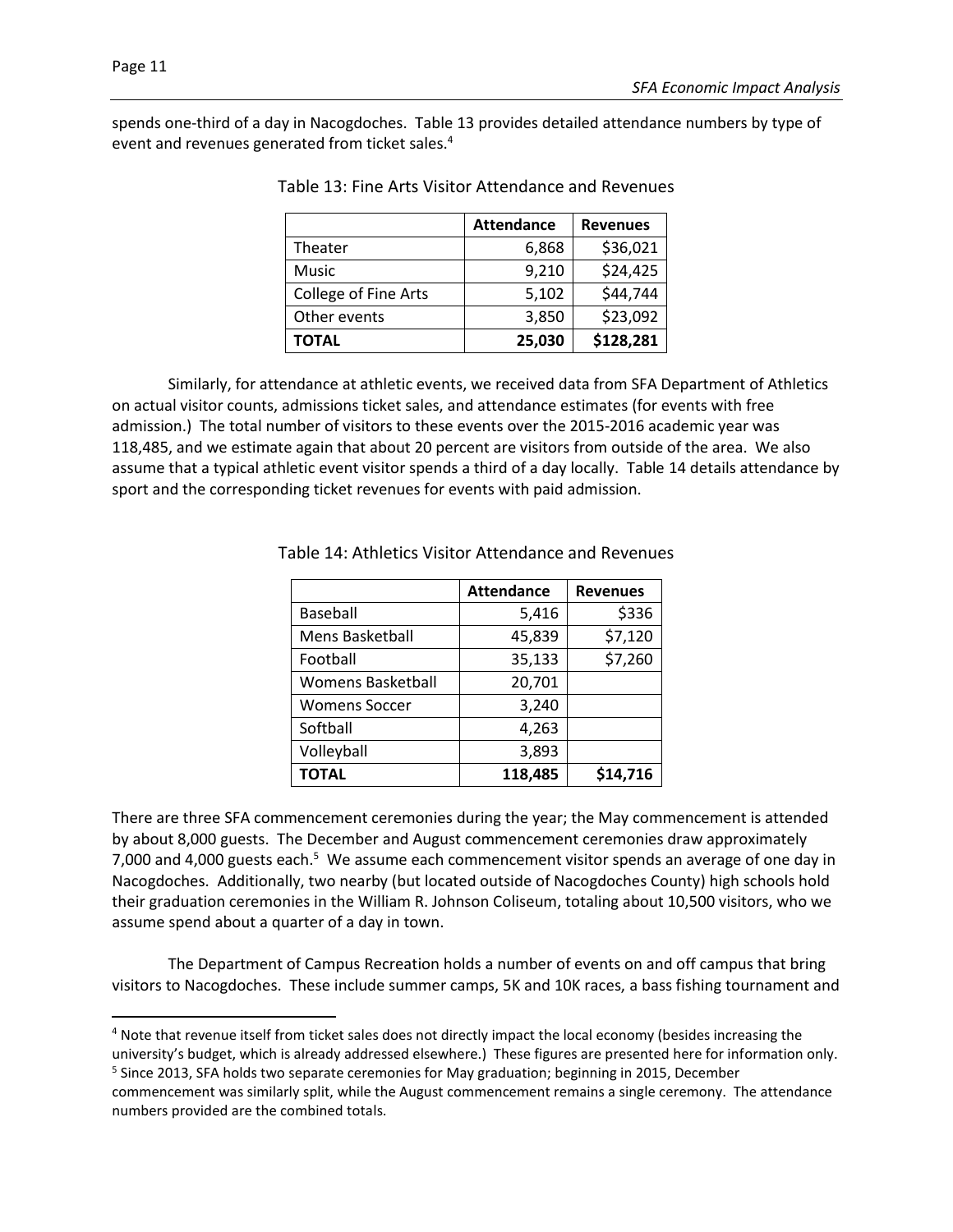$\overline{a}$ 

others. Additionally, Campus Recreation facilities are often used by out-of-town groups such as professional organizations, church groups, and high school clubs. We estimate a total of 860 visitor days arising out of these events.

Finally, we estimate that about 10,000 potential students visit the campus and Nacogdoches during the year.<sup>6</sup> We also follow the approach of other universities' economic impact studies and estimate that each on-campus student<sup>7</sup>, faculty and staff have an average of one out-of-town visitor per month during the academic year – i.e., nine months – for a total of 117,396 visitors who each spend one day in town.<sup>8</sup>

All together we estimate that 176,620 visitor-days took place in 2015-2016 that can be directly attributed to the University and its functions. This estimate is comparable to other studies' findings.

Next, we turn our attention to estimating local spending by out-of-town visitors. We referenced several recent studies whose authors conducted visitor spending surveys and found a great degree of consistency in the daily per-person spending amounts. For example, Sam Houston State University's 2012 study estimates that visitors to Huntsville, TX spent about \$32 per person per day, while Tarleton State University authors come up with \$30.88 figure for visits to Stephenville, TX<sup>9</sup>. We feel that our rough estimate of \$30 per day spent as follows is reasonable:

| Hotel/motel                | \$10.00 |
|----------------------------|---------|
| Food services              | \$15.00 |
| <b>General Merchandise</b> | \$5.00  |
| <b>TOTAL</b>               | \$30.00 |

Table 15: Daily Spending by Visitors to Nacogdoches

Using the per person daily estimate of \$30, we conclude that total spending by university visitors to Nacogdoches during the 2015-2016 period is approximately \$5,298,600.

b. Impact of Visitor Spending

Using the above estimate of total visitor spending, we calculate the local impact on Nacogdoches county to be almost 100 new jobs and about \$6.5 million of additional economic activity. While this is the smallest component of the university's local impact, it is certainly not trivial. It is also worth noting that there are lots of ways that the presence of SFA in Nacogdoches enriches the lives of local residents as well as visitors that are not captured by these estimates.

 $6$  This is in addition to visitors who schedule tours through the Office of Admissions and is consistent with estimates we find in similar studies done by other regional universities in Texas.

 $<sup>7</sup>$  There were 11,411 full- and part-time students in the Fall of 2015. We arrived at this number by taking the</sup> official Fall 2015 headcount enrollment of 12,606 and subtracting from it the 1,195 students who took exclusively online classes that semester.

<sup>&</sup>lt;sup>8</sup> We ignore visitors of students, faculty, and staff in the summer which are difficult to estimate but are certainly fewer in number.

<sup>9</sup> Two additional studies we referenced, one for UTEP and another for West Texas A&M University, use estimates of per-visitor spending that range from \$70 to \$94 per day for visits to El Paso and Amarillo, respectively. We did not feel that these are reasonable values to apply to visitor spending in Nacogdoches.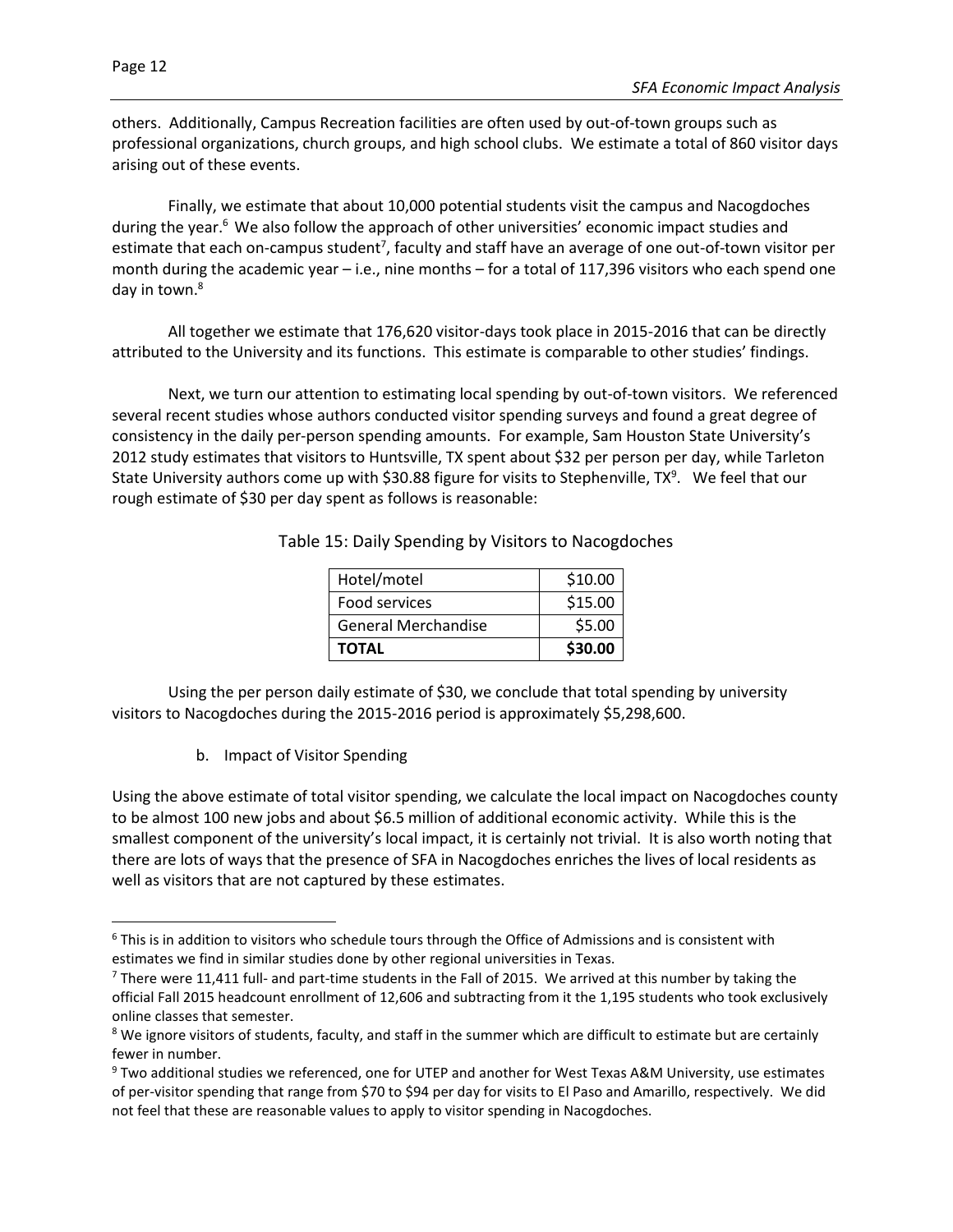|                     | <b>Employment</b> | Output      |
|---------------------|-------------------|-------------|
| Direct Effect       | 83.4              | \$4,653,054 |
| Indirect Effect     | 7.4               | \$798,913   |
| Induced Effect      | 8.5               | \$1,011,199 |
| <b>Total Effect</b> | 99.3              | \$6,463,166 |

# Table 16: Impact of Visitor Spending

#### **V. Total Impact**

When combined, all of the categories of spending together have a total employment effect of 4,090 new jobs supported and almost \$335 million in new economic activity generated in Nacogdoches County.

|                       | <b>Employment</b> | Output        |
|-----------------------|-------------------|---------------|
| Direct Effect         | 3,310.60          | \$243,990,161 |
| Indirect Effect       | 245.8             | \$27,594,006  |
| <b>Induced Effect</b> | 534.4             | \$63,233,999  |
| <b>Total Effect</b>   | 4,090.80          | \$334,818,166 |

Table 17: Total Impact of SFA Activities

It is of some interest to take a look at which local sectors are affected the most, in terms of additional output as well as employment. Tables 18 and 19, respectively, display these lists. While there is a great degree of overlap between the two groups – for example, Restaurants, Retail, and Physicians Offices – there are also significant differences. For example, several retail sectors are relatively high on the list of jobs created, but are in the middle or lower on the output list. By contrast, banks, hospitals, and owner-occupied dwellings see a large increase in output attributed to the university but not very many additional jobs.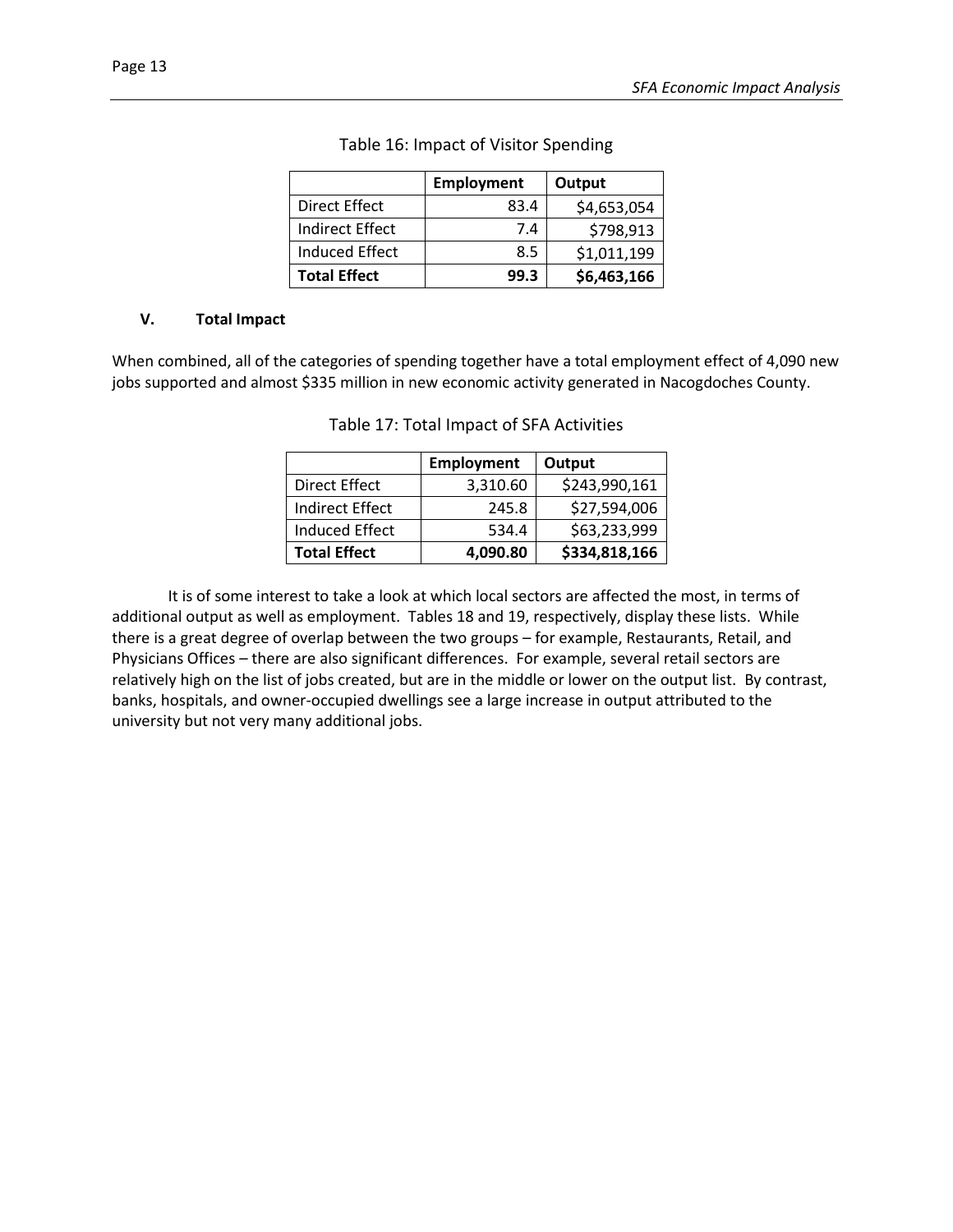| Limited-service restaurants                                        | \$49,136,894 |
|--------------------------------------------------------------------|--------------|
| Real estate                                                        | \$34,152,414 |
| Construction of new educational and vocational structures          | \$19,028,253 |
| Owner-occupied dwellings                                           | \$11,174,169 |
| Retail - General merchandise stores                                | \$7,471,041  |
| Retail - Sporting goods, hobby, musical instrument and book stores | \$6,192,258  |
| Wholesale trade                                                    | \$5,323,020  |
| Other local government enterprises                                 | \$4,895,106  |
| <b>Full-service restaurants</b>                                    | \$4,814,584  |
| Maintenance and repair construction of nonresidential structures   | \$4,163,459  |
| Monetary authorities and depository credit intermediation          | \$3,572,881  |
| Retail - Miscellaneous store retailers                             | \$3,407,929  |
| Electric power transmission and distribution                       | \$3,183,184  |
| Hospitals                                                          | \$3,114,111  |
| Offices of physicians                                              | \$3,027,119  |
| Religious organizations                                            | \$2,542,079  |
| Retail - Health and personal care stores                           | \$2,507,258  |
| <b>Employment services</b>                                         | \$2,474,785  |
| Retail - Clothing and clothing accessories stores                  | \$2,331,292  |
| Dry-cleaning and laundry services                                  | \$2,236,993  |

# Table 18: Top 20 Affected Sectors, by Output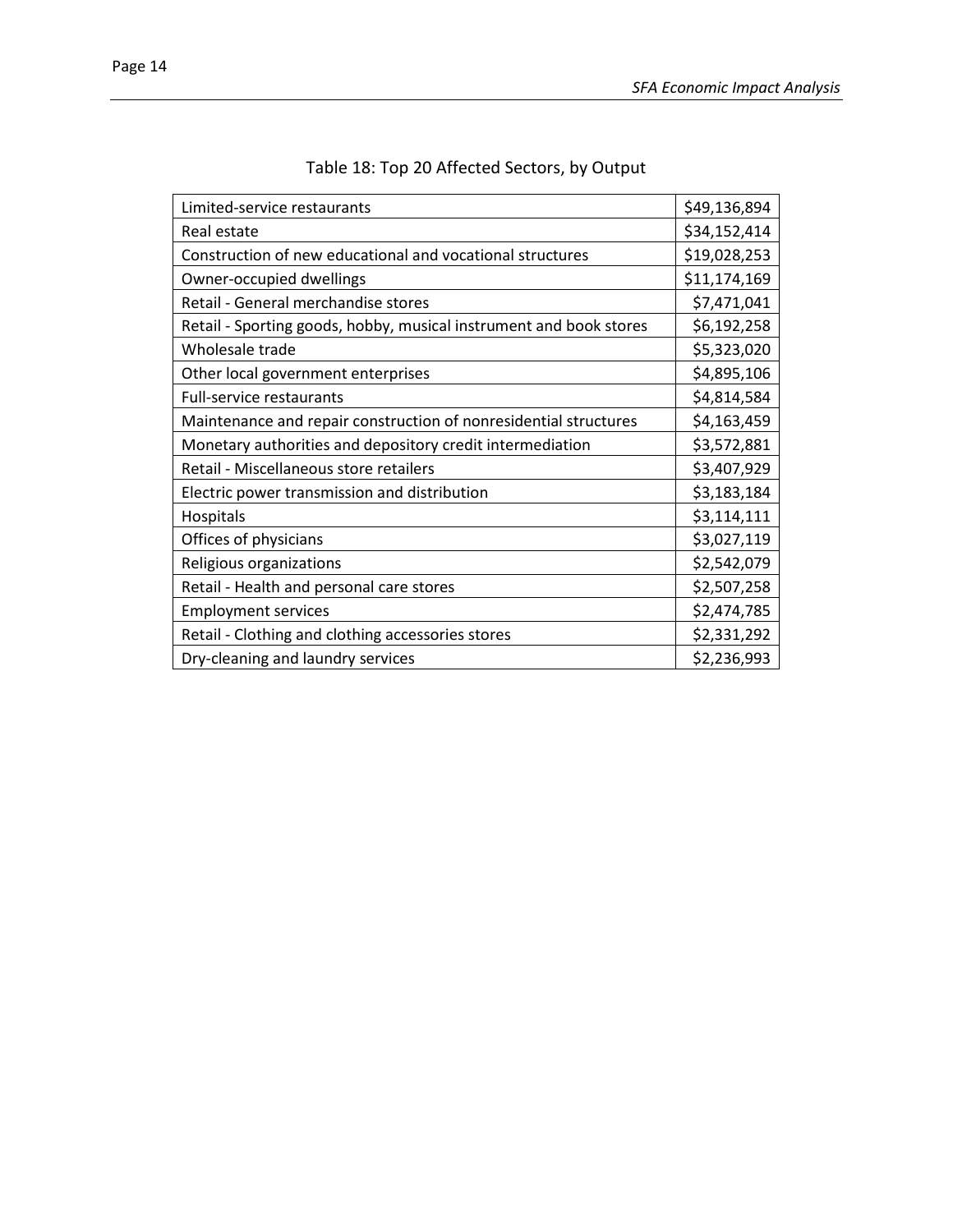| Limited-service restaurants                                        | 636.2 |
|--------------------------------------------------------------------|-------|
| Real estate                                                        | 332.4 |
| Retail - Sporting goods, hobby, musical instrument and book stores | 114.1 |
| <b>Full-service restaurants</b>                                    | 105.5 |
| Retail - General merchandise stores                                | 100.7 |
| Construction of new educational and vocational structures          | 91    |
| Retail - Miscellaneous store retailers                             | 87.9  |
| Dry-cleaning and laundry services                                  | 43.1  |
| Services to buildings                                              | 40.4  |
| Retail - Food and beverage stores                                  | 34.2  |
| All other food and drinking places                                 | 34    |
| <b>Employment services</b>                                         | 33.6  |
| Retail - Clothing and clothing accessories stores                  | 30.6  |
| Retail - Health and personal care stores                           | 29.8  |
| Independent artists, writers, and performers                       | 29.7  |
| Investigation and security services                                | 28.6  |
| Offices of physicians                                              | 26.9  |
| <b>Business support services</b>                                   | 25.9  |
| Maintenance and repair construction of nonresidential structures   | 24.1  |
| Wholesale trade                                                    | 23.4  |

| Table 19: Top 20 Affected Sectors, by Employment |  |
|--------------------------------------------------|--|
|--------------------------------------------------|--|

#### **VI. Effect of Potential Growth in SFA Enrollment**

A major question of interest is: What would be the likely economic impact on the local economy of a given increase in the student enrollment at SFA? While growth in enrollment is a perennial goal of any university, SFA has prioritized increasing enrollment in its strategic plan. This is particularly important in the face of state budget reductions as well as new state initiatives, such as the 60x30TX, which includes the goal that by 2030, at least 60 percent of Texans ages 25-34 will have a postsecondary credential or degree.

To assess how an increase in enrollment at SFA would impact the Nacogdoches economy, we need to first estimate the increase in revenue that the university would receive and then determine the impact of this new spending on various local sectors.

a. What a thousand additional students would mean to SFA?

We assume an addition of one thousand students, all of whom move to Nacogdoches from outside of the area and take classes on campus. Obviously, this will have the effect of increasing the total local student spending, as these students bring with them income – theirs and their parents' – that was previously spent elsewhere. Additionally, the revenue SFA receives increases from two separate sources: the tuition and fee payments made by the 1,000 new students and the formula funding that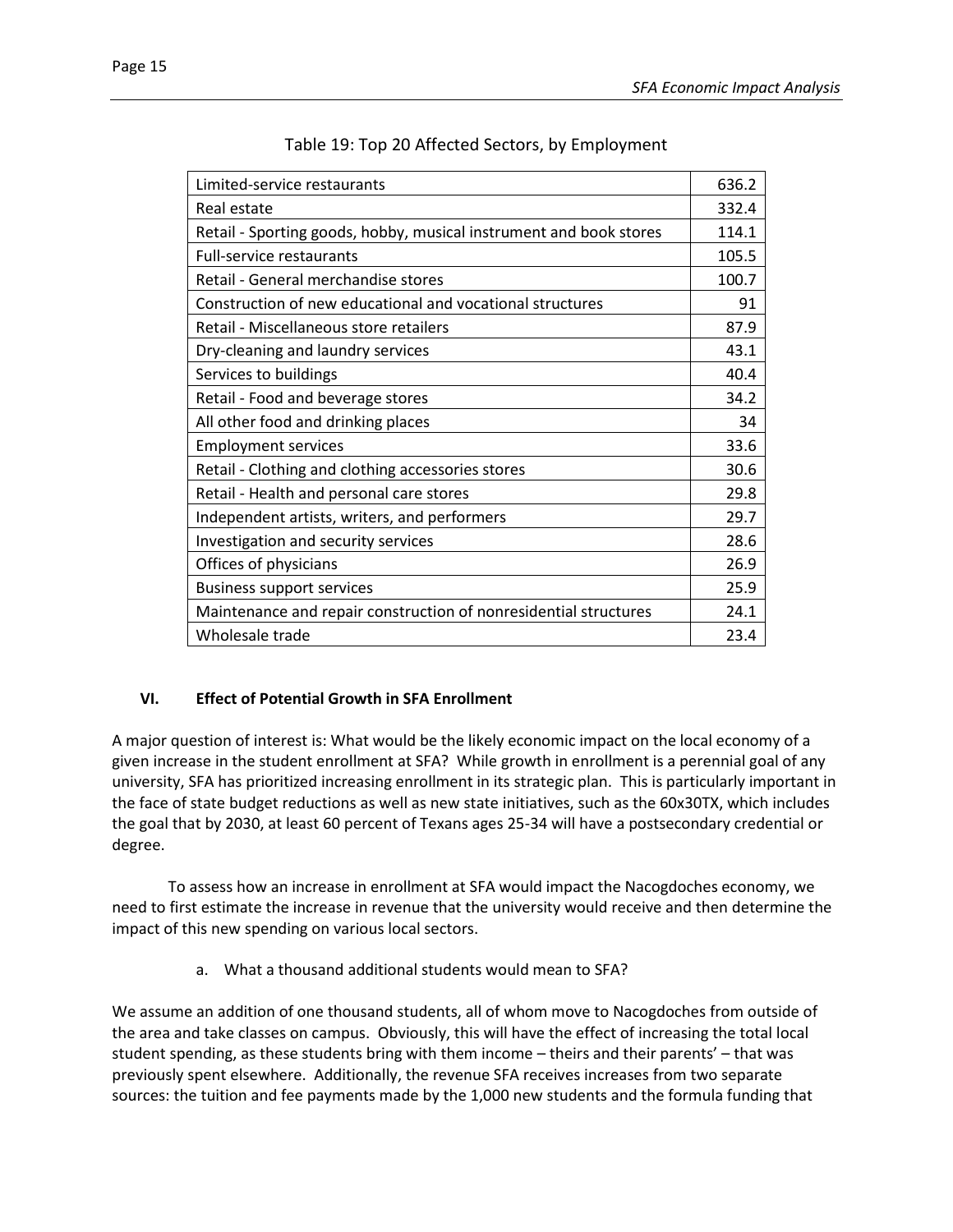SFA receives from the state. Finally, additional students are likely to bring additional visitors to campus and Nacogdoches, whose spending will have an impact locally.

In this section, we focus on the new revenue received by SFA as a result of this enrollment growth. On average, SFA undergraduates take 13 semester credit hours (SCH) during fall and spring, so this growth would represent an increase of 26,000 SCH annually. Using the 2015-16 undergraduate tuition and fees schedule, this extra course load translates into \$7,571,200 net revenue for SFA.<sup>10</sup>

The university also receives additional funding from the state for each SCH; this is known as "formula funding" and the amount depends on the field of study as well as the education level (i.e., bachelors, masters, doctorate) of these students. Table 20 presents several examples of the amounts of formula funding that SFA would receive. The first entry of \$1,440,140 corresponds to the amount of funding if the 1,000 new students are similar to the current undergraduate student body in terms of majors, degrees, and courses of study. If instead, the new students are all engineering majors – as would be the case if the new programs in Engineering coupled with the new STEM building currently being constructed are successful in attracting these majors – the formula funding amount is nearly 2.5 times larger.

| <b>New enrolled</b><br>student field of<br>study | Amount of<br>additional<br>formula funding |
|--------------------------------------------------|--------------------------------------------|
| Current SFA profile                              | \$1,440,140.00                             |
| <b>Business</b>                                  | \$1,713,660.00                             |
| <b>Nursing</b>                                   | \$2,477,020.00                             |
| Technology                                       | \$3,254,680.00                             |
| Engineering                                      | \$3,427,580.00                             |

Table 20: New Formula Funding for 1,000 New Students

In the next section, where we calculate the impact of the new students' presence in Nacogdoches, we assume that the 1,000 new enrollees share the current students' academic profile. This means that the total increase in revenue received by SFA associated with these new students is \$9,011,340.

b. Additional Economic Impact of 1000 local students

The impact on the local economy comes from 1) the \$9,011,340 in additional revenue that enters the university budget, as discussed above; 2) the additional out-of-town visitors, where we assume an increase of 12,000 total visitor-days (one monthly visitor per student for 12 months), and 3) the local spending by the new students themselves, which we assume follows the same patterns as current student spending.

Next, we have to make some assumptions about how SFA allocates the new revenue. For this, we describe and estimate three scenarios; in all cases we assume that there is enough space on campus

 $\overline{a}$ 

 $10$  This is after the required 15 percent contingency set aside.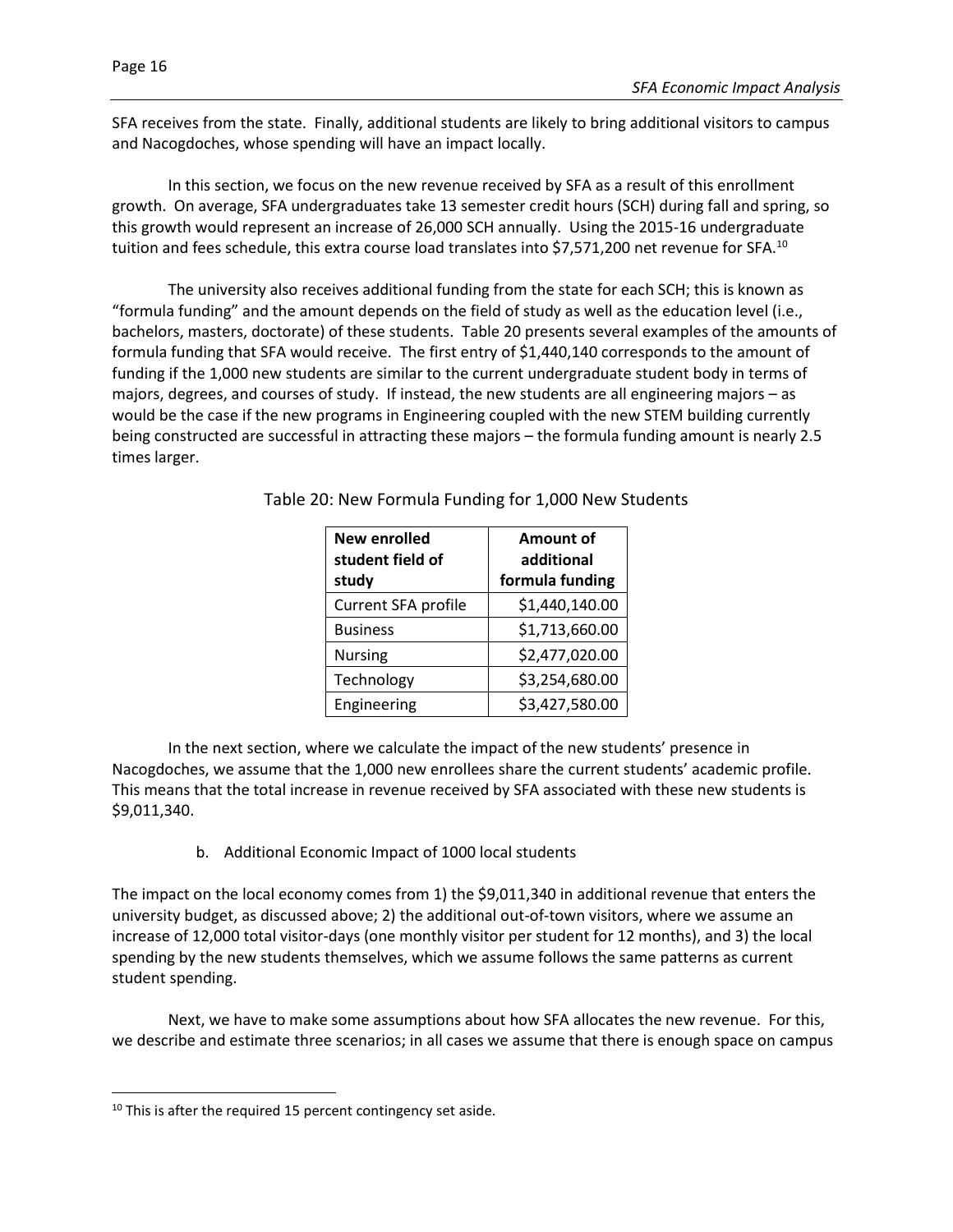$\overline{a}$ 

to house the new residential students (some portion of them will choose or have to live on campus), so no new construction takes place.

First, we assume that the university simply adds \$9,011,340 to its operating expenses – i.e., the new student enrollment is essentially absorbed and accommodated without hiring new faculty or staff. Table 21 contains the calculated impact of this approach. The new student enrollment supports about 185 total new jobs in the county and increases total output by a little over \$16.6 million.

|                     | <b>Employment</b> | Output       |
|---------------------|-------------------|--------------|
| Direct Effect       | 145.3             | \$12,033,243 |
| Indirect Effect     | 21.7              | \$2,401,306  |
| Induced Effect      | 18.4              | \$2,177,069  |
| <b>Total Effect</b> | 185.4             | \$16,611,618 |

Table 21: Impact of New Revenue Allocated to Operating Budget

Second, we assume that SFA splits the new revenue between operating expenses and faculty and staff salaries. This would imply that new faculty and/or staff are hired to accommodate the increase in the student body. Currently, SFA has \$115,190,274 allocated to faculty and staff compensation and \$51,036,419 to operations. Adding the new revenue of \$9,011,340 to these expense categories and preserving the relative proportions would raise the faculty/staff expenditure to \$121,435,133 and operations to \$53,803,162.<sup>11</sup>

|                     | <b>Employment</b> | Output       |
|---------------------|-------------------|--------------|
| Direct Effect       | 186.9             | \$14,237,204 |
| Indirect Effect     | 17.8              | \$1,943,609  |
| Induced Effect      | 31.3              | \$3,702,782  |
| <b>Total Effect</b> | 236               | \$19,883,595 |

Table 22: Impact of New Revenue Allocated to Salaries and Operating Expenses

As Table 22 shows, both the direct and the indirect effects are larger under this scenario. This approach leads to an estimated 236 new jobs supported and nearly \$20 million in new economic activity.

Third, we assume that SFA treats the new revenue as all-purpose dollars and simply increases its total budget of \$242,013,985 by the \$9,011,340 newly received. Here, we use the current total budget proportions devoted to local salaries (about 28 percent) and operations (21 percent) to calculate the increase in employee salaries of \$2,524,024 and operations of \$1,900,329. The impact calculation is presented in Table 23; the total effect on employment is 205 new jobs and total output – about \$17.3 million.

 $11$  Here we again remove the benefits (25 percent of total salaries/benefits) as well as salaries of employees who live outside the county assuming that 78.5% of new employees live in the county. We also include \$1,000,128 in additional spending in the health insurance sector.